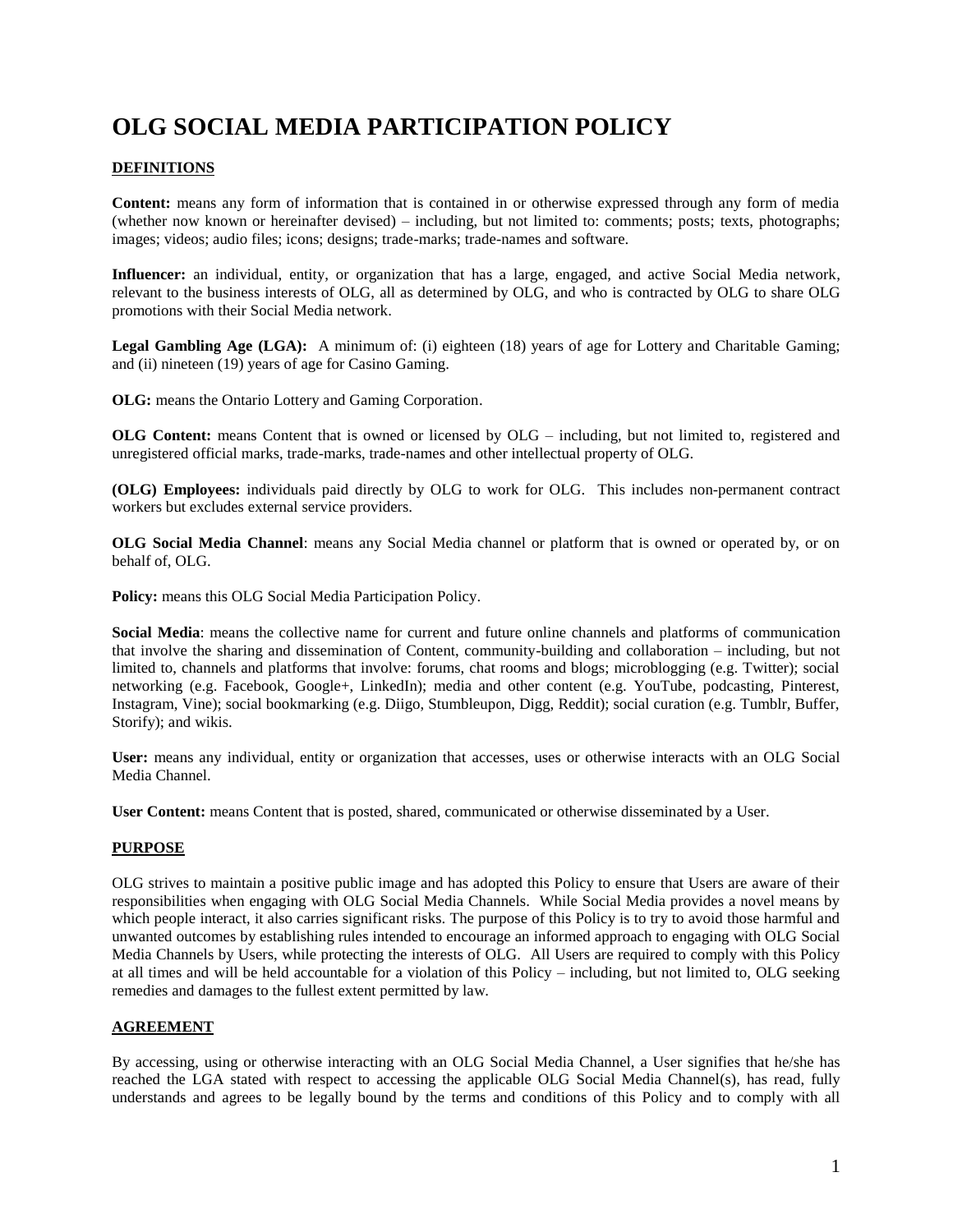applicable laws and regulations as they may change from time to time. IF A USER DOES NOT ACCEPT AND AGREE TO BE LEGALLY BOUND BY AND COMPLY WITH THE TERMS AND CONDITIONS OF THIS POLICY, HE/SHE IS NOT PERMITTED TO ACCESS OR USE THE APPLICABLE OLG SOCIAL MEDIA CHANNEL. We suggest that Users print a copy of this Policy for their records.

OLG reserves the right, in its sole discretion, to modify all or any portion of this Policy at any time without further notice and without incurring any liability or obligation. If we do this, we will post the changes to this Policy and will indicate at the top of this page the date this Policy was last revised. A User's continued access to and/or use of an OLG Social Media Channel after any such changes constitutes the User's acceptance of, and agreement to be legally bound by, the terms and conditions of this Policy, as revised. It is a User's sole responsibility to regularly check this Policy to determine if there have been any changes to this Policy and to review such changes.

Without limiting the generality of this Policy, a User's use of Social Media is also subject to the terms and conditions of applicable policies and terms of the Social Media channel(s) or platform(s) being utilized by the User; all of which are incorporated into and made part of this Policy. Users are encouraged to review all such policies and terms.

Users hereby acknowledge and agree that OLG reserves the right, in its sole discretion, at any time to modify or discontinue the whole, or any part of, any OLG Social Media Channel, without notice, and that OLG will not be responsible or liable, directly or indirectly, to any User or any other person or entity for any loss or damage of any kind incurred as a result of any such modifications or discontinuance.

# **CONTENT REQUIREMENTS, GUIDELINES AND RULES**

Users must always keep in mind that any User Content may reflect on OLG. As such, it is crucial that Users always demonstrate a respectful attitude towards OLG and exercise good judgment. Users are responsible for their engagement on OLG Social Media Channels and must strictly adhere to the following Content Requirements, Guidelines and Rules when accessing, using or otherwise participating in any form of activity on an OLG Social Media Channel:

- 1. Although Users are invited to participate on OLG Social Media Channels: (i) User Content does not necessarily represent or reflect the views or opinions of OLG, its Employees or the Government of Ontario; (ii) OLG does not represent or warrant the accuracy or suitability of any User Content; and (iii) OLG does not endorse or approve any User Content.
- 2. A User must never post, share, communicate or otherwise disseminate any User Content, whether deliberate or inadvertent, that contains, depicts, includes, discusses or otherwise involves:
	- a. any statement, material or other information that is or could:
		- i. be inaccurate, false, dishonest or otherwise misleading;
		- ii. be defamatory, abusive, obscene, fraudulent or libelous;
		- iii. degrade, tarnish, deprecate or otherwise negatively impact the public image or reputation of OLG;
		- iv. be 'off-topic' (i.e. on or about a subject not relating to the subject-matter of the applicable Social Media channel or platform);
		- v. be submitted by or on behalf of an individual, organization or entity that is campaigning with respect to OLG (whether promoting a cause, product, company, campaign or other matter);
		- vi. infringe any AGCO and/or OLG standards, policies, guidelines or legislation;
		- vii. be considered inappropriate, disparaging, unsuitable or offensive, all as determined by OLG;
	- b. proprietary, confidential or non-public information;
	- c. government affairs or politics; nudity (partial or otherwise); alcohol/drug consumption; sexual activity or sexual innuendo; crude, vulgar or offensive language and/or symbols; derogatory, defamatory or otherwise inappropriate characterizations of any ethnic, racial, sexual, religious or other groups,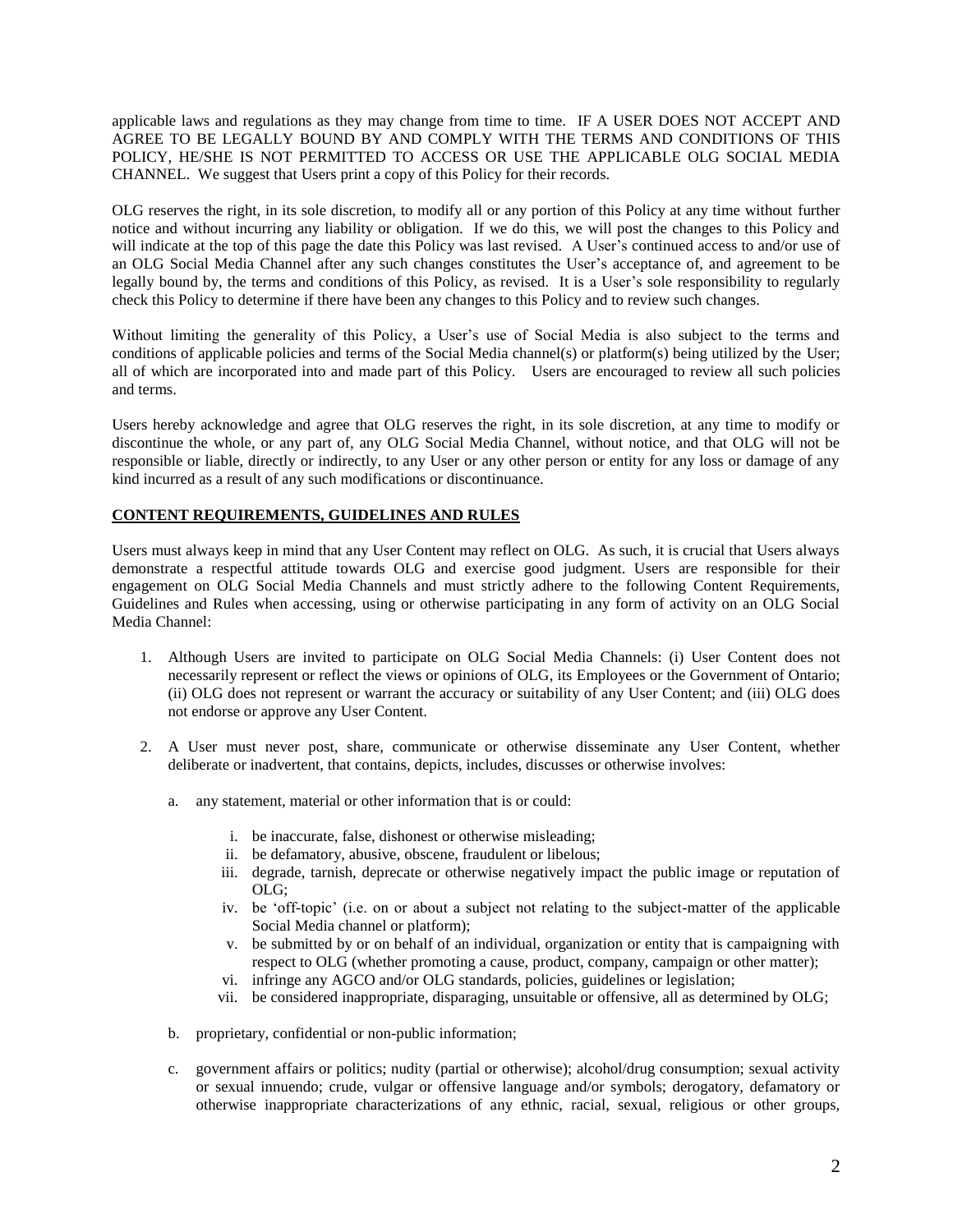entities, organizations or individuals; illegal, inappropriate or risky behaviour or conduct; personal information of identifiable individuals (including, but not limited to, OLG Employees, consumers, competitors, vendors, or stakeholders); someone who is, or appears to be, under the LGA; gambling by anyone under the LGA; irresponsible play or encouraging people to play beyond their means; condemnation or criticism of anyone who chooses not to participate in gambling or who chooses to play responsibly;

- d. unauthorized use of any materials including, but not limited to: copyrighted materials; logos; brand names; trade-marks; trade-names; product images; materials protected by intellectual property or other laws; and/or other materials which, if utilized in any way, could infringe the intellectual property rights, privacy rights, rights of publicity, or other rights of an individual, entity or organization, or give rise to any claims whatsoever;
- e. photographs or videos of gaming facilities or gaming machines;
- f. any reference to or likeness of any identifiable individual, entity or organization, unless consent has been obtained from each such individual (and his/her parent/legal guardian if he/she is under the legal age of majority in his/her jurisdiction of residence), entity or organization;
- 3. A User must never use an OLG Social Media Channel to:
	- a. disrupt, place unreasonable burdens or excessive loads on, interfere with or attempt to gain unauthorized access to any portion of the OLG Social Media Channel;
	- b. collect information about other Users, persons or entities without their consent; and/or
	- c. upload, post, email, transmit or otherwise make available any Content that the User does not have the right to disclose or make available.

## **MODERATION**

OLG is under no legal obligation to actively moderate OLG Social Media Channels. However, OLG reserves the right, in its sole discretion at any time and for any reason, to modify or remove any User Content (or any portion thereof) from an OLG Social Media Channel, or to request a User to modify or edit any User Content (or any portion thereof) the User has posted, shared, communicated or otherwise disseminated on or through the OLG Social Media Channel. Further, OLG reserves the right, in its sole discretion at any time and for any reason, to take all actions necessary to block a User or Users from accessing, using or otherwise interacting with an OLG Social Media Channel.

## **OLG CONTENT**

Users hereby acknowledge and agree that all OLG Content, as defined in this Policy, is protected by copyright, trade-mark, and all other applicable intellectual property laws. A User's use of an OLG Social Media Channel does not grant or transfer to the User or any other party any ownership or other rights in any OLG Content, and except as expressly provided, nothing herein or within the OLG Social Media Channel shall be construed as conferring on a User or any other party any license under any of OLG's or any third party's intellectual property rights, including, without limitation, any right to download, display, reproduce, distribute, modify, edit, alter or enhance any of the OLG Content in any manner whatsoever. Any rights not expressly granted to Users in this Policy are expressly reserved by OLG. For greater certainty and the avoidance of doubt, Users agree that they will not take any action that is inconsistent with OLG's ownership of, or any third party's ownership of, any OLG Content. Without limiting the generality of the foregoing, Users shall be entitled to copy OLG Content contained within an OLG Social Media Channel only for their own personal and non-commercial use, but may not republish any such OLG Content in any manner, including, without limitation, via electronic reproduction by "uploading" or "downloading", without the prior express written consent of OLG. OLG hereby grants each User a limited, non-exclusive and revocable license to make personal and non-commercial use of the OLG Social Media Channel and its OLG Content. For greater certainty and the avoidance of doubt, this limited license only allows Users to view, download or print materials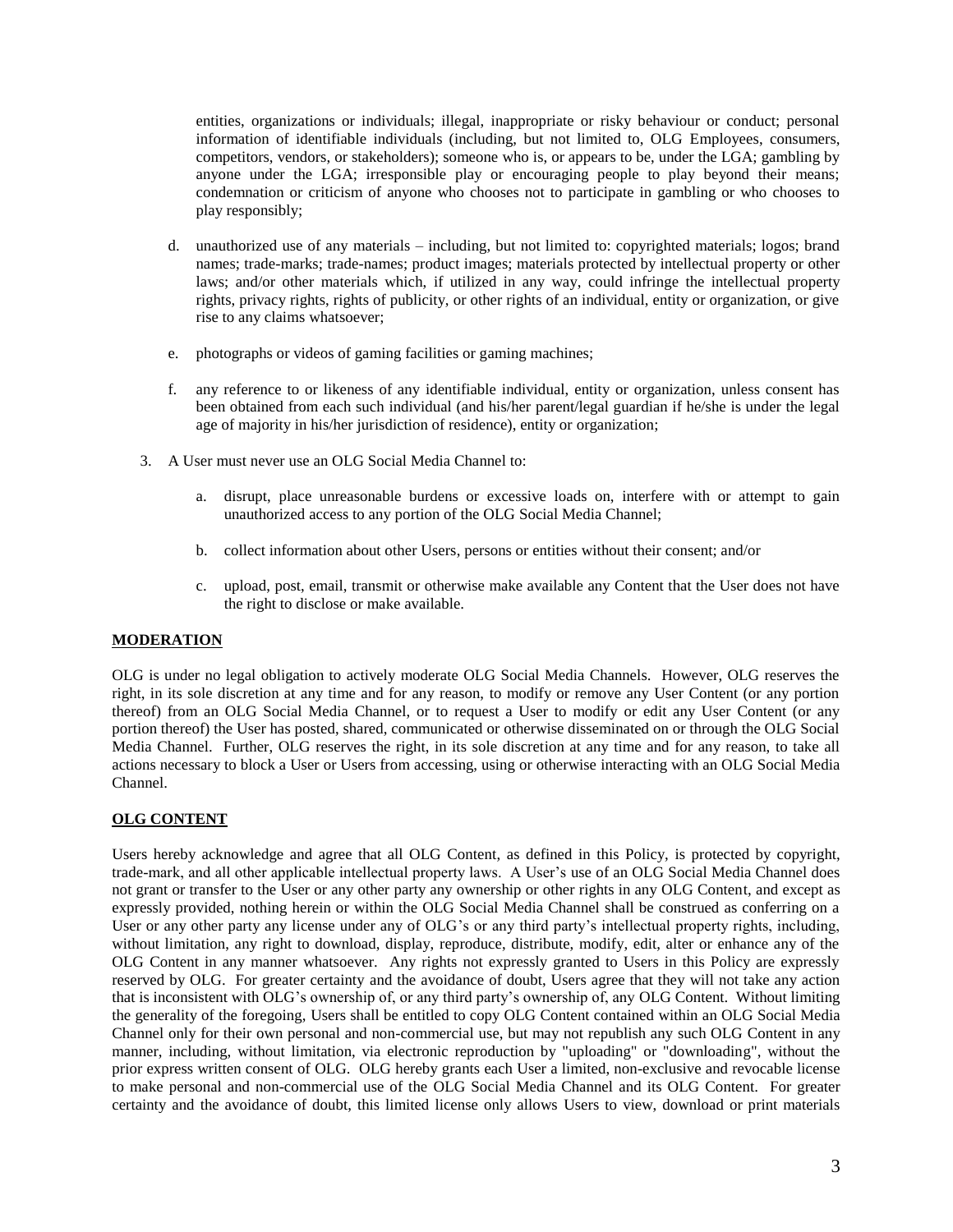from the OLG Social Media Channel for their own personal and non-commercial use (provided all original copyright, trade-mark and other notices are preserved in their original form). This limited license does not include any rights not specifically enumerated herein, and, for greater certainty, does not include permission to redistribute, reproduce or republish, in any form, any OLG Content contained within an OLG Social Media Channel.

## **RIGHTS, LICENSE AND INDEMNITY**

Users are responsible for ensuring that all User Content they post, share, communicate or otherwise disseminate on or through an OLG Social Media Channel will not give rise to any claims whatsoever, including, but not limited to, claims of infringement, invasion of privacy or publicity, or infringe on any rights and/or interests of any third party.

By posting, sharing, communicating or otherwise disseminating any User Content on or through an OLG Social Media Channel, the User is: (i) granting to OLG a world-wide, perpetual, irrevocable, transferable, sub-licensable, royalty-free, non-exclusive, and unrestricted license to copy, reproduce, adapt, transmit, edit, modify, or otherwise use, publicly display, distribute, translate and create compilations and derivative works from, any and all such User Content, in any format or media whether now known or hereinafter devised; (ii) waiving all moral rights in and to all such User Content in favour of OLG and anyone authorized by the OLG to use such Content; and (iii) agreeing to release, indemnify and hold harmless OLG from and against any and all claims related, directly or indirectly, to any such User Content – including, but not limited to, claims based on publicity rights, defamation, invasion of privacy, copyright infringement, trade-mark infringement or any other intellectual property related or other cause of action.

## **USER REPRESENTATION**

Users hereby acknowledge, agree, warrant and represent to OLG that any and all User Content (in any format or media) they post on, upload to or otherwise submit to or through an OLG Social Media Channel is original to the User and that the User has obtained any and all necessary rights in and to the User Content and all of its components to post, upload, or otherwise submit it to or through the OLG Social Media Channel.

#### **OLG ENGAGEMENT WITH USERS**

OLG may elect, in its discretion, to "like", "follow", "favourite", "subscribe to" or otherwise interact with a User, or to post, share, communicate or otherwise disseminate a User's User Content. However, any such form of interaction does not imply endorsement or approval of any kind by OLG.

User interaction on OLG Social Media Channels is encouraged. Where a response is deemed appropriate, in OLG's sole and absolute discretion, OLG will endeavor to reply to Users in a prompt fashion. However, OLG may not reply individually to all communications received through OLG Social Media Channels, and assumes no responsibility to do so.

## **ACCURACY OF INFORMATION**

The information on OLG Social Media Channels has been made available in order to provide Users in the Province of Ontario, Canada, with information about OLG, its products and its operations. In no event or circumstance is OLG, its directors, officers, employees or agents, liable, whether in contract, tort or otherwise, for any losses or damages of whatever nature, including, without limitation, any damages for loss of profits, business interruption, loss of programs or other data, arising in any manner from: (i) the use of any OLG Social Media Channel, whether directly or through a hyperlinked site; (ii) modification or discontinuance of any OLG Social Media Channel; or (iii) from any errors, omissions, inaccuracies, or any misleading or out-of-date information, whether contained on or as received by the User of any OLG Social Media Channel.

While every effort is made to ensure the accuracy of the information on OLG Social Media Channels and associated communications and/or alerts, no warranty of accuracy or completeness is expressed or implied. Information may be changed or updated at any time without notice. Users of OLG Social Media Channels and associated communications and/or alerts should consult official rules and regulations, results, and lines of communication, all of which override any information contained on any OLG Social Media Channels and associated communications and/or alerts. To access such official rules and regulations, results, and other information please call the OLG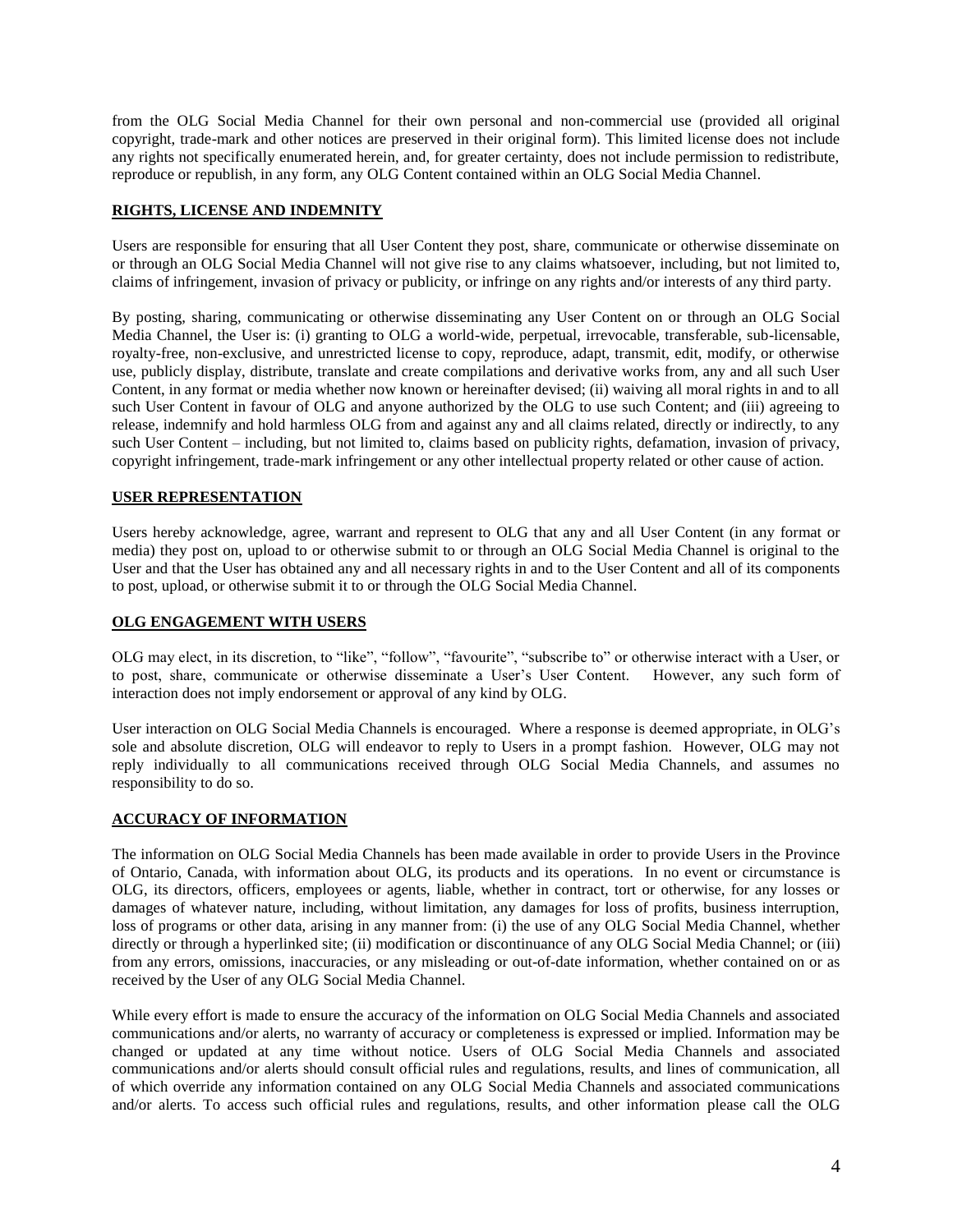Support Centre at: [1-800-387-0098.](tel:1-800-387-0098)

## **PRIVACY AND SPAM**

Personal information and Content collected, retained, used, and/or disclosed by OLG through OLG Social Media Channels is done so in compliance with the Ontario Freedom of Information and Protection of Privacy Act (FIPPA). OLG may collect personal information through User interactions with OLG Social Media Channels for risk management and compliance purposes pursuant to the *Ontario Lottery and Gaming Corporation Act, 1999* and will retain collected information in accordance with OLG's corporate retention policy. Questions regarding this collection may be directed to the OLG Support Centre at 1-800-387-0098.

By accessing, using or otherwise interacting with an OLG Social Media Channel, a User signifies that he/she has read this Policy, including this section, and fully understands and agrees to such collection, retention, use, and/or disclosure of information and Content. Please note that OLG does not have any control over Social Media channels and platforms, and therefore has no responsibility or liability for the manner in which the organizations that operate such Social Media channels and platforms collect, use or disclose, secure or otherwise treat personal information.

Without limiting the generality of the foregoing, OLG may use Social Media monitoring tools and may collect aggregate data and measure publicly accessible information available to it about Social Media activity in order to provide Content that is relevant and potentially interesting to Users. Additionally, OLG may document details of Users deemed responsible for generating Content that OLG determines, in its sole discretion, must be removed from an OLG Social Media Channel for any reason. Further, OLG may measure publicly accessible conversations mentioning OLG using third party tools to gather publicly accessible basic user information for the purpose of market research. OLG will not retain any identifying details.

In accordance with Canada's Anti-Spam Legislation (CASL), (effective July 1, 2014), OLG will not use Social Media to transmit unsolicited private/direct messages (e.g. Facebook private message, Twitter direct message) to Users without their prior express consent. Engaging with OLG through an OLG Social Media Channel (e.g. by "liking", "following", or "favouriting" an OLG Social Media Channel) does not constitute express consent to receive communications directly from OLG. Where express consent has not already been obtained, OLG will request express consent in a CASL-compliant manner prior to communicating through private/direct message with an individual User.

## **ELECTRONIC TRANSMISSIONS**

The transmission of data or information over the internet or other forms of networks may not be secure, and is subject to possible loss, interception or alteration while in transit. OLG does not assume any liability for any damage a User may experience or costs a User may incur as a result of any electronic transmissions over the internet or otherwise within an OLG Social Media Channel. In no event will the information a User provides on or through an OLG Social Media Channel be deemed to be confidential, create any fiduciary obligations to a User on the part of OLG, or otherwise result in any liability to a User on the part of OLG in the event that such information is inadvertently released by it or accessed by third parties without a User's consent.

## **LINKS**

An OLG Social Media Channel may contain links to other websites – including, but not limited to, websites that are independently owned and operated by third parties. Users access these links and websites at their own risk. Such websites may have their own privacy policies and terms and conditions that are not governed by this Policy. OLG is not responsible for the privacy practices or the content of any such website. Such websites may collect and treat information collected differently than OLG, so Users are encouraged to carefully read and review the privacy policy and terms of use for each website they visit. Any links from an OLG Social Media Channel to other websites, or references to products, services or publications other than those of OLG, do not imply the endorsement or approval by OLG of such websites, products, services or publications.

## **UNSOLICITED SUGGESTIONS OR IDEAS**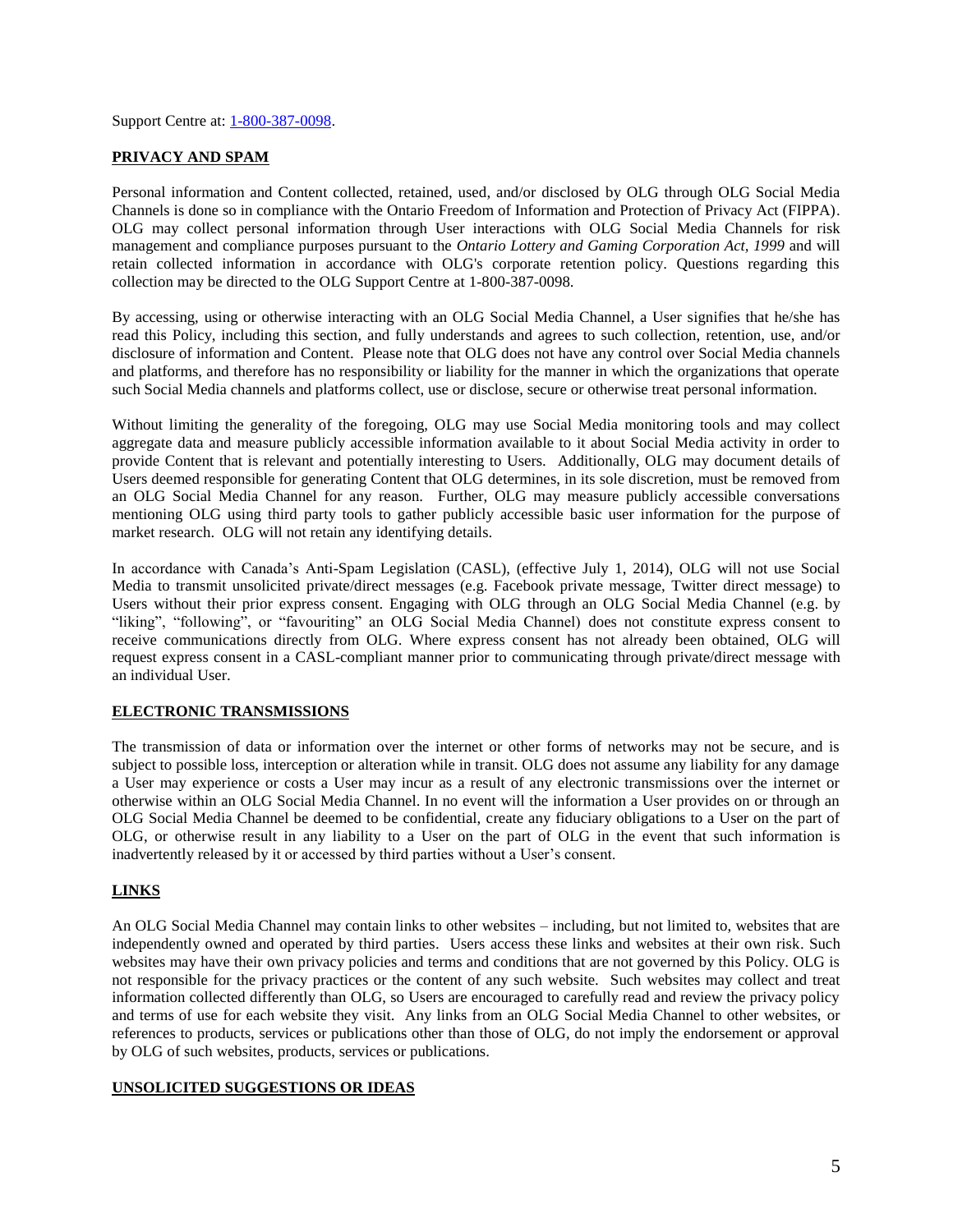OLG does not accept unsolicited suggestions or ideas – including, but not limited to, suggestions or ideas related to products, services, packaging, marketing or business operations. If Users do provide OLG with an unsolicited idea or suggestion through an OLG Social Media Channel, then the User hereby waives any claim of ownership in such idea or suggestion and any claim that it is confidential or proprietary. OLG may use or disclose the same without any liability or compensation to the User.

## **OLG EMPLOYEES AND INFLUENCERS**

OLG Employees and Influencers may be active on Social Media through their own personal accounts, under their own names or handles (pseudonyms). Despite their affiliation with OLG, such Employees and Influencers are not official spokespersons. Any Content submitted by such Employees or Influencers does not necessarily represent the official position of OLG and should be considered the Employee's or Influencer's personal views and opinions.

# **TERMINATION**

If a User breaches any provision of this Policy, OLG may, in its sole discretion, suspend or terminate, temporarily or permanently, the User's access to the OLG Social Media Channel(s). If a User's access to an OLG Social Media Channel is suspended or terminated by OLG for any reason, the agreement formed by the User's acceptance of the terms and conditions of this Policy will nevertheless continue to apply and be binding upon the User in respect of the User's prior use of the OLG Social Media Channel and anything relating to or arising from such use. Although OLG welcomes feedback and is always endeavouring to improve the User experience in using OLG Social Media Channels, if a User is dissatisfied with an OLG Social Media Channel or with this Policy, then the User's sole and exclusive remedy is to discontinue using the OLG Social Media Channel.

# **DISCLAIMER AND LIMITATION OF LIABILITY**

OLG SOCIAL MEDIA CHANNELS AND ALL CONTENT AND INFORMATION CONTAINED ON OR ACCESSED FROM AN OLG SOCIAL MEDIA CHANNEL IS PROVIDED ON AN "AS IS" AND "AS AVAILABLE" BASIS, AND WITHOUT ANY REPRESENTATIONS, WARRANTIES OR CONDITIONS OF ANY KIND, WHETHER EXPRESS OR IMPLIED. ALL CONDITIONS, REPRESENTATIONS AND WARRANTIES, WHETHER EXPRESS, IMPLIED, STATUTORY OR OTHERWISE ARE HEREBY DISCLAIMED TO THE FULLEST EXTENT PERMITTED BY LAW.

WITHOUT LIMITING THE GENERALITY OF THE FOREGOING, OLG MAKES NO REPRESENTATION OR WARRANTY THAT: (I) AN OLG SOCIAL MEDIA CHANNEL WILL BE COMPATIBLE WITH A USER'S COMPUTER, SOFTWARE OR OTHER DEVICE; (II) AN OLG SOCIAL MEDIA CHANNEL WILL BE AVAILABLE OR WILL FUNCTION WITHOUT INTERRUPTION OR ERROR; (III) THE USE OF AN OLG SOCIAL MEDIA CHANNEL, INCLUDING, WITHOUT LIMITATION, THE BROWSING AND DOWNLOADING OF ANY INFORMATION, WILL BE FREE OF ANY VIRUSES, TROJAN HORSES, WORMS OR OTHER DESTRUCTIVE, INTRUSIVE OR DISRUPTIVE COMPONENTS; (IV) THE TRANSMISSION OF INFORMATION TO AND FROM AN OLG SOCIAL MEDIA CHANNEL WILL BE SECURE; (V) THE USE OF AN OLG SOCIAL MEDIA CHANNEL WILL NOT INFRINGE THE RIGHTS (INCLUDING, WITHOUT LIMITATION, INTELLECTUAL PROPERTY RIGHTS) OF ANY PERSON OR ENTITY; OR (VI) THE USE OF AN OLG SOCIAL MEDIA CHANNEL WILL NOT CAUSE ANY DAMAGE TO A USER'S COMPUTER SYSTEMS, DEVICES, SOFTWARE OR ELECTRONIC FILES.

OLG WILL NOT UNDER ANY CIRCUMSTANCES BE LIABLE TO A USER OR ANY OTHER PERSON OR ENTITY FOR ANY DAMAGES WHATSOEVER ARISING FROM, CONNECTED WITH, OR RELATING TO AN OLG SOCIAL MEDIA CHANNEL. USERS EXPRESSLY ACKNOWLEDGE THAT OLG HAS ENTERED INTO THIS AGREEMENT WITH THE USER AND MAKES THE OLG SOCIAL MEDIA CHANNEL AVAILABLE TO THE USER, IN RELIANCE UPON THE TERMS, LIMITATIONS AND EXCLUSIONS OF LIABILITY, AND THE DISCLAIMERS SET FORTH HEREIN, AND THAT THE SAME FORM AN ESSENTIAL BASIS OF THE BARGAIN BETWEEN THE USER AND OLG. USERS EXPRESSLY AGREE THAT THE LIMITATIONS AND EXCLUSIONS OF LIABILITY AND THE DISCLAIMERS SET FORTH HEREIN WILL SURVIVE, AND CONTINUE TO APPLY IN THE CASE OF A FUNDAMENTAL BREACH OR